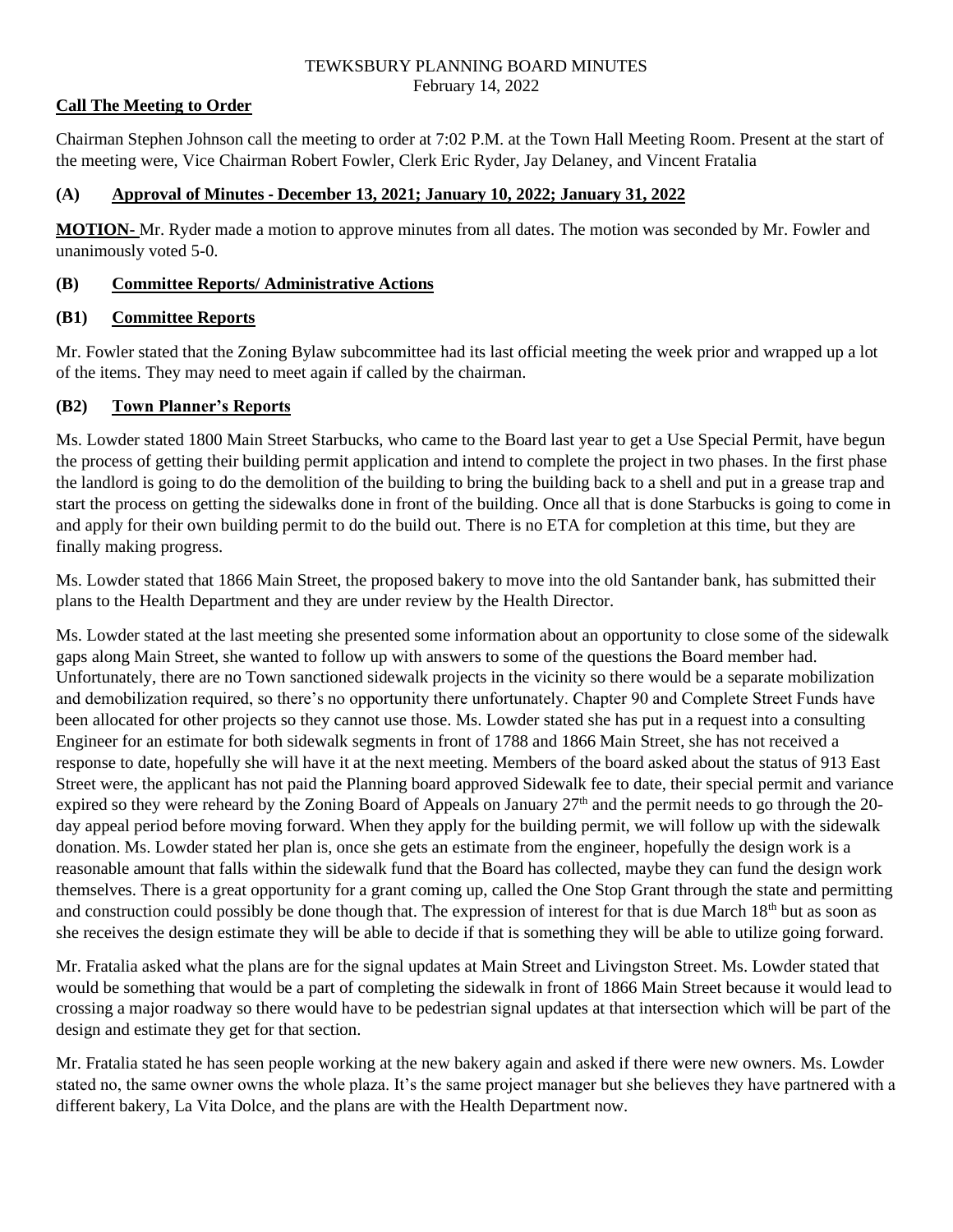#### TEWKSBURY PLANNING BOARD MINUTES February 14, 2022

# **(B3) Goodbye Dawn**

Mr. Johnson stated that they were not able to say goodbye in a timely manner to their recording secretary due a cancelled meeting.

Mr. Fowler stated they were shocked when Dawn made the decision to leave, they knew they were going to lose a real asset. He never saw anyone who would be at a meeting and always knew what was going on and wasn't afraid to tell them in a nice way. They miss her, the Town misses her, and he wishes her luck in her new endeavor, her new job and go get 'em.

Mr. Johnson echoed Mr. Fowler for everything he said and added she is missed in general for sure, missed on his right always because it was very easy to lean over and ask her a question and also easy to slide a note over where she may or may not have been able to keep a straight face when he did it. Her knowledge was invaluable to the Board. She is missed she is certainly a value to where she is now but it's a loss for them so thank you.

Mr. Fratalia thanked her for all her help. She knew it all, always held it down and they are missing her big time here.

Mr. Delaney said Dawn means a lot to him they have been friends for a long time. The help she provided him can never be replaced and he wants to thank her very much for that and wants to wish her the very, very best.

Mr. Ryder thanked Dawn for being there when he had 10,000 questions. She is missed but he knows she'll do phenomenal in her new job, best of luck.

Mr. Johnson opened it up to the audience for anyone who would like to say something.

David Plunkett stepped forward to say how tactful and helpful Dawn always was and thanked her.

Nancy Reed stepped forward to say how great it was to have another woman with her when she was on the board and wished her the best.

# **(C) 1880 Main Street – Non-Substantial Change Determination**

Jim Hanley of Civil Design Consultants and Marc Ginsburg, applicant, appeared for the Non-Substantial Change Determination for 1880 Main Street. Mr. Hanley stated they were before the board in the fall of last year for a residence located approximately 20' north of the existing maintenance barn located on the golf course off Livingston Street. At that time they had looked at an option of elevating the building on piers to avoid or minimize impacts within the flood plain, when they went to do the foundation, they found that they weren't really reducing the impact as much as they thought, it became very costly and complicated. The have come back tonight with an alternative to that which is essentially filling up approximately 12"-18" in the deepest part that fill up the floodplain and allows the building to be up out of the floodplain in elevation and then they made some minor adjustments along the back of the existing barn where they are basically dredging out maybe two tenths, 3" or something like that just to compensate for the fill that they are placing. Because the existing barn is serviced by an existing water well, they wanted to show a replacement while they were in front of the Board for if and when they need it as part of this application. They met with Conservation two Wednesday nights ago, and went back and forth with the DPW, they provided a review letter.

Mr. Ryder asked as far as conservation, is there any concern with doing a standard foundation versus the piers. Mr. Hanley stated no, they are providing ~200 cubic feet of additional storage and they matched or exceeded each individual foot. Mr. Ryder stated obviously follow Mr. Hardiman's notes for the water connection.

Mr. Fowler stated he is happier now than he was with the original piece. He thought it was more aesthetically pleasing when you plant things around the foundation etc. What he was waiting for was the approval from Mr. Hardiman, his comment was the DPW recommends approval of the revised modification to the site plan special permit and that awesome.

Mr. Fratalia stated he like that the foundation is going in rather than the piers.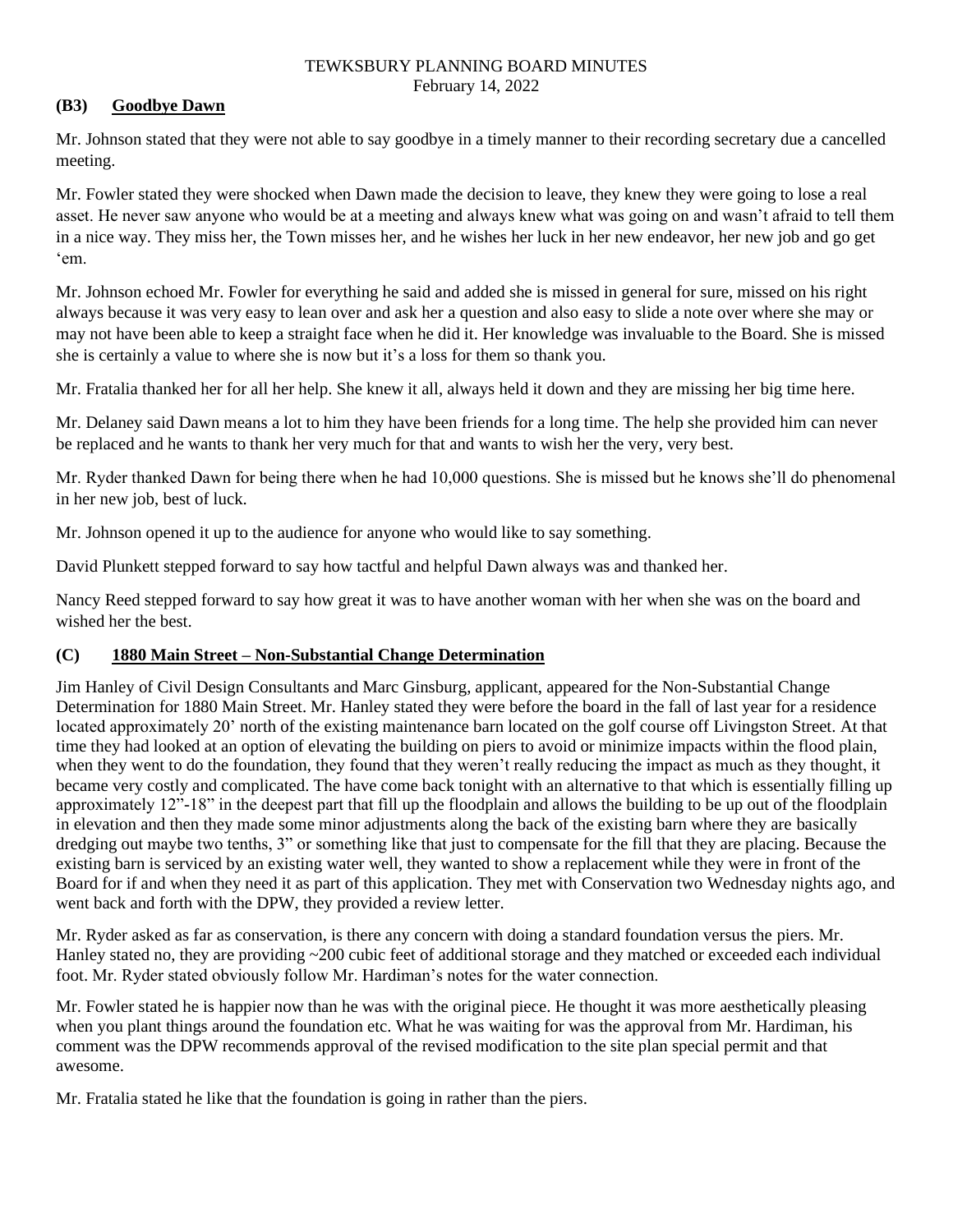#### TEWKSBURY PLANNING BOARD MINUTES February 14, 2022

**MOTION-** Mr. Fowler made a motion to approve that it was a non-substantial change. The motion was seconded by Mr. Ryder and unanimously voted 5-0.

**MOTION-** Mr. Fowler made a motion to approve the Non- Substantial Change application dated 2/8/2022 for 1880 Main Street. The motion was seconded by Mr. Ryder and unanimously voted 5-0.

# **Old Business**

Mr. Fratalia stated he spoke with Eric the other day about the possibility of getting into, to review the new school that is going to be built, he did a review of the new fire department a few weeks ago, it looked awesome and was a nice building so if they could get into the school building, they would appreciate it. He would like to see what's going on. Mr. Ryder asked what a good time would be, morning or later in the day. Mr. Johnson stated that he feels later in the day makes more sense. Mr. Fowler asked at what stage they were at now. Mr. Ryder stated some of the rooms have drywall, the drop ceiling grids are in, they are doing some lighting, they are doing the façade and windows have all come in. The interior courtyard is underway. When he did a walk through around Thanksgiving you could walk around, he's sure it's much further along to get a better idea of what it's going to look like. Mr. Fowler stated he appreciates what Mr. Fratalia wants to do but he thinks it would be better to do when some finishes are in, flooring and rugs. Mr. Ryder stated he can get a timeline in two weeks and bring it back then.

## **New Business**

Mr. Ryder asked Ms. Lowder if they decide to use their money for design is this something the town is willing to manage for them. Ms. Lowder stated yes, between herself and Mr. Hardiman they would manage the project. Mr. Ryder stated that there is an open space grant right now then there's a shared space that's available and that does cover sidewalks, that is due end of March and up to \$400,000.

#### **Correspondence**

No correspondence

# **Adjournment**

**MOTION-** Mr. Fratalia made a motion to adjourn the meeting at 7:31 PM. The motion was seconded by Mr. Fowler and unanimously voted 5-0.

# **Approved on: March 14, 2022**

# *List of documents for the 2/14/2022 meeting*

*Documents can be found in the Community Development Office*

- **A. 7:00** Approval of Minutes: December 13, 2021; January 10, 2022; January 31, 2022
	- **Meeting Minutes December 13, 2021**
	- **Meeting Minutes January 10, 2022**
	- **Meeting Minutes January 31, 2022**
- **B. 7:00** Committee Reports/Administrative Actions
	- 1- Committee Reports
	- 2- Town Planner's Report
	- **Memo from Alexandra Lowder dated 2/11/2022**

# **C. Administrative Items (continued)**